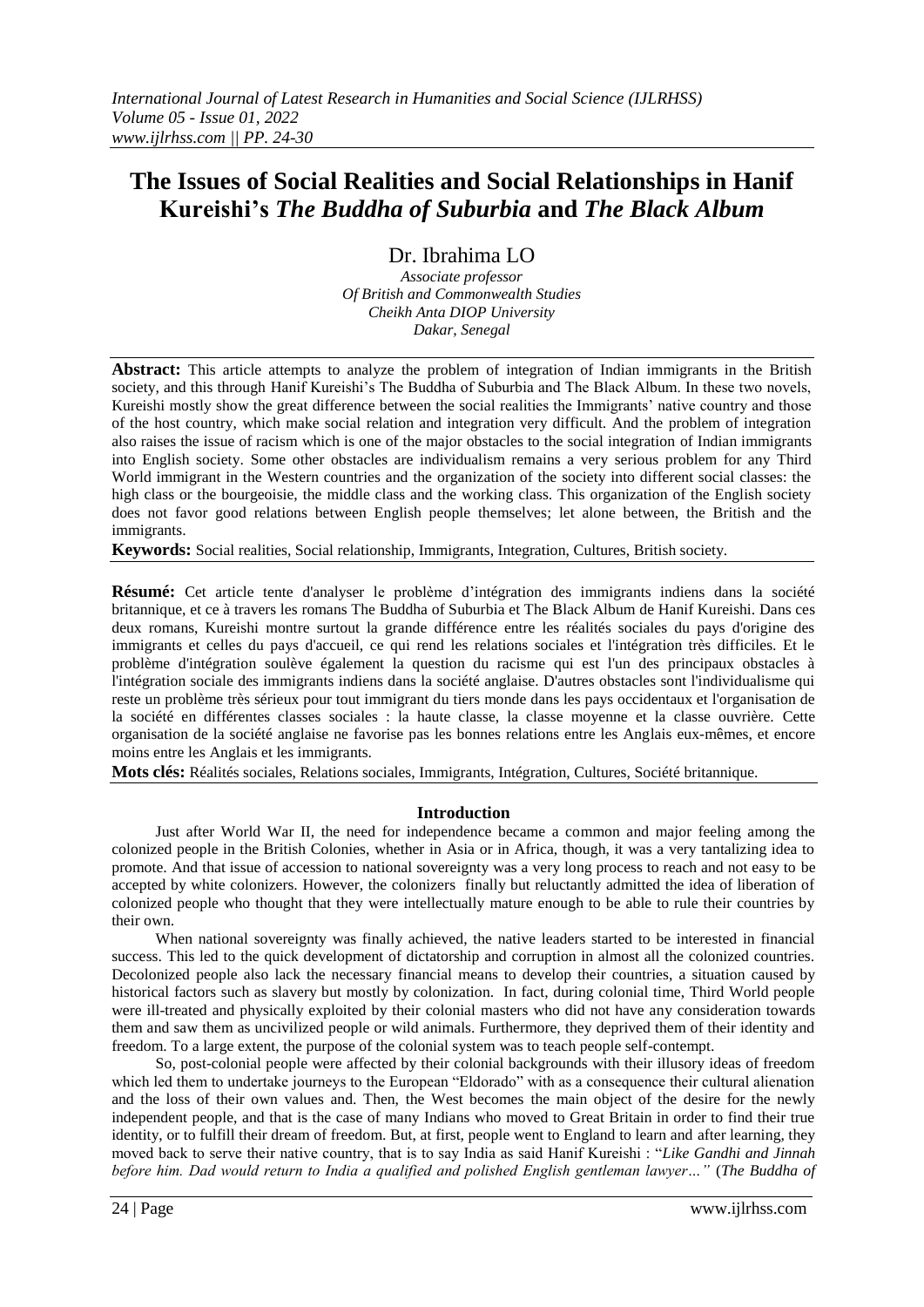# *International Journal of Latest Research in Humanities and Social Science (IJLRHSS) Volume 05 - Issue 01, 2022*

#### *www.ijlrhss.com || PP. 24-30*

*Suburbia,* P. 24*.*). Here Kureishi shows that at the very beginning, Indians went to England for a specific mission and once the mission was accomplished or reached, they made their way back to serve their own country, India. But, Hanif Kureishi also shows another aspect of Indian immigrants once in England, that is Indian immigrants' sexual orientation.

After reading *The Buddha of Suburbia* and *The Black Album* we come to understand that the phenomenon of Immigration has become a real concern for Third World people as Immigrants most of the time lose their values because of futile desires or pleasures; they prefer sex to dignity. Kureishi's criticism or denunciation of this attitude cannot let us indifferent, and that is the first reason that justifies our choice of the topic of this study: "The Issues of Social Realities and Social Relationships in *The Buddha of Suburbia* and *The Black Album"*. The second reason is that, this topic raises other interesting issues such as the problem of social Integration, racism, family disruption etc. So, dealing with such a topic seems essential to us.

This work is divided into three parts: part I focuses on the difference between the social realities of the Immigrants' native country and those of the host country: part II centers on Immigrants' loss of Indian values and part III analyzes immigrants' sexual orientation.

#### **I. Difference of Social Realities**

#### **a. Social Relationships between Indian Immigrants and the host people**

Indian social realities are different from English social realities, and this difference has a great impact on the social relationships between Indian Immigrants and the host English people. In India people live in community whereas in England people are mostly individualists. In *The Buddha of Suburbia* and in *The Black Album,* Hanif Kureishi lays the emphasis on this important difference. In both novels the author shows, through the different characters, that the first problem Indian Immigrants face in the host country is the problem of social relationships, simply because Asian people like African people are not used to living in individualism, but rather they are used to living together in community.

So, the issue of individualism remains a very serious problem for any Third World immigrant in the Western countries and it remains also the most difficult problem for their settlement in the West. In the Western World, the social relationships between people are not very warm as for example in Asia and in Africa. English people like all Western people do not generally give much interest to construct relations between themselves, let alone between them and Asian and African Immigrants. But this does not mean that these people have no culture of hospitality or are racist or wicked; it is simply because hospitality is not a priority in their life. Another factor that can justify individualism as their social reality is the fact that, in the Western society people are not always in social needs as in the Third World countries. Moreover, they do not often have much time to waste, as each individual has his or her own concerns and nothing in life is for free, that is to say whatever a human being may need, requires money in return, otherwise there is nothing for free. In this respect, the Indian immigrant named Changez in *The Buddha of Suburbia* calls the English social realities: "The capitalism of the feelings where no one cares another person" (*The Buddha of Suburbia,* P.18). In this quotation Changez rightly refers to the whole Western society, even though he hints at the English society in which he is living.

In the West, particularly in England, there are other factors which restrain a lot the relationships between the immigrants and the white people. Among those factors we can mention the organization of the society into different social classes: the high class, the middle class and the working class. This organization of the English society cannot favor good and relevant relationships between Indian immigrants and their hosts, that is to say white English people because of the gaps which exist between English people themselves. In fact, the problem of class in the English society has brought about a certain lack of consideration between white English people themselves let alone between a white English and an Indian or a Third World immigrant, particularly a black immigrant.

The issue of the social relationships between Immigrants and the English people also raises the problem of social integration; that is why we cannot talk about social relationships without raising the issue of Immigrants' social integration in the host country. But, the problem of integration also raises the issue of racism. In fact, racism is one of the major problems of social integration of Indian immigrants in the English society. In Third World countries, Western people do not have any problem of integration; just because people live in community and there is no class problem. But, white people do not often hide their racism in public. This is clearly illustrated by this quotation from *The Buddha of Suburbia*: "why has our Eva brought this brown Indian here?" (*The Buddha of Suburbia,* P.17). Here the author wants to make readers understand that racism has an undeniable impact on immigrants' relationships with white English people; here the action takes place in a pubic party where, a white man sees the couple of Haroon an Indian and Eva an English woman. In this novel, English people do not have any consideration for Indian immigrants, or there are only relationships based on personal interests; this shows that Western countries are capitalist societies. In both novels, *The Buddha of Suburbia* and *The Black Album,* Hanif Kureishi shows that the relationships between English people and Indian immigrants are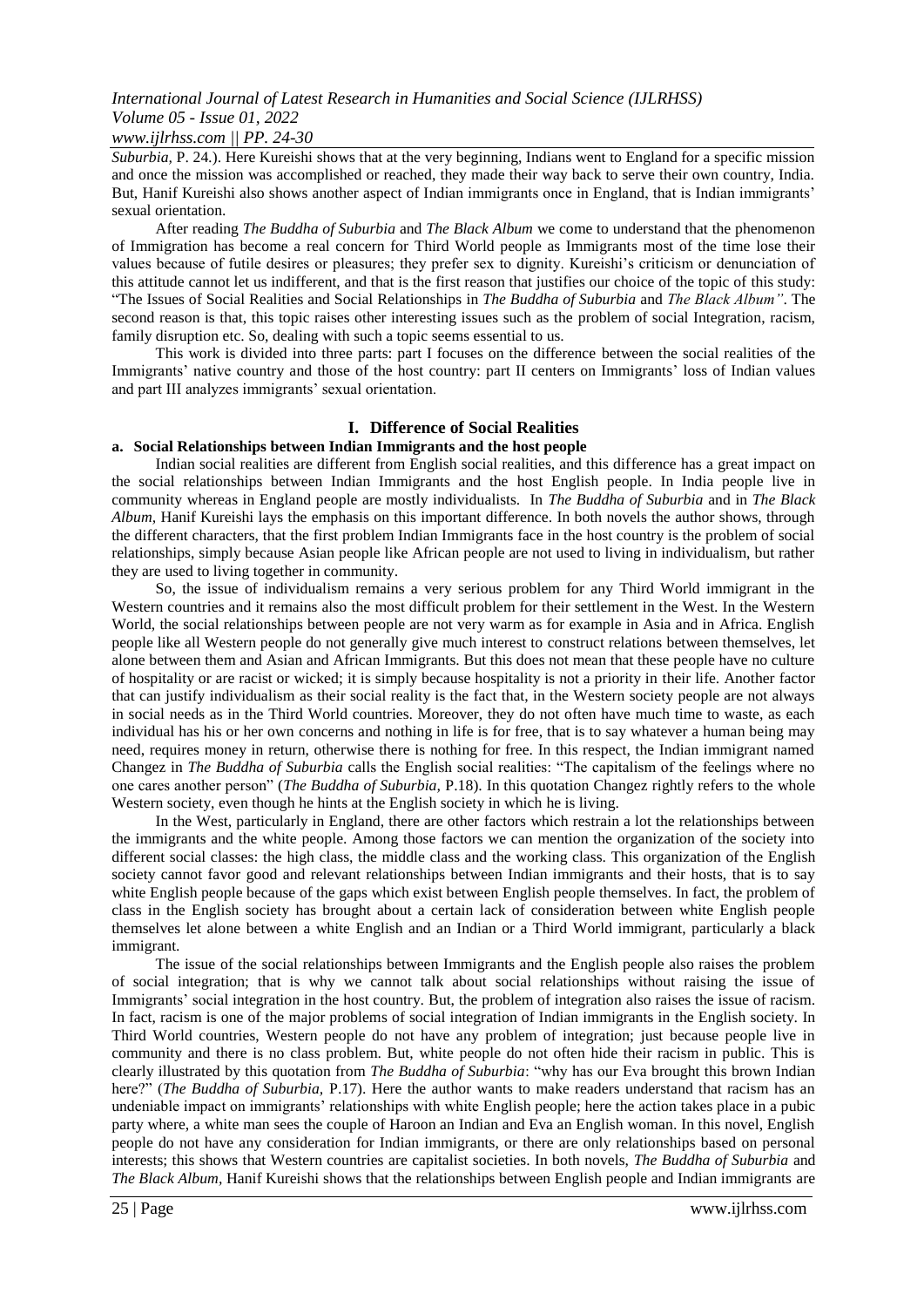## *International Journal of Latest Research in Humanities and Social Science (IJLRHSS) Volume 05 - Issue 01, 2022 www.ijlrhss.com || PP. 24-30*

# mostly relations of interests

Throughout his novels, Kureishi shows that white English racism does not spare Indian immigrants' children in terms of relationships. For instance, in *The Buddha of Suburbia,* the protagonist, Karim Amir wqs born to an Indian father and an English mother. Karim stands in the novel as the encounter between the Asian and English communities; he argues that the odd mixture of continents and blood makes him restless. And even in *The Black Album,* Indian immigrants' children cannot escape from racism, though, some of them, for example, Shahid and Chili, behave like English boys of their age because they sometimes face racism.

Consequently, Indian immigrants' children are victims of their identity, for example Karim younger brother, Amar changed his name into Allie as this sounds more English but he did that, just to flee racist acts. Finally, both children find themselves as not belonging to any of the two communities. And both brothers have not constructed any sincere relations with the English boys of their age and even with English people in general. So, this situation of integration remains without any solution; children became lost between the two communities because of their hybridity. There is almost a similar situation with the two brothers, Chili and Shahid Hassan, the protagonists of *The Black Album;* though they are not born to an English mother, for they also face racist acts, despite the fact that they received almost English education.

#### **b. Social constraints**

The difference of social realities between the Indian and English societies is the major obstacle of immigrants' integration in Great Britain as it appears in both novels. During their very first days in a Western country Immigrants became lost in the integration process; just because Indian social realities differ from the English ones. That is why Immigrants became lost in their new social environment. The Eastern social reality cannot be combined with Western one. And even, traditional values are not combinable. In terms of civilization, Europeans think that other peoples have no advanced civilization, and Third World peoples are barbarians, they are sometime likened to wild animals. That is the main factor that makes Third World Immigrants get socially lost. White people consider other peoples as inferior and this represents a real obstacle to immigrants' social integration in the West. Racism remains a very constraining factor in Indian Immigrants' social integration. Another constraining factor is the individualism of white community. This makes many Immigrants lose their real identities, because it seems to them to be a burden on their heads. And it is interesting in this respect, to notice the difficulties Third World immigrants face, and which make most of them become disoriented from their initial objective. If we take the example of *The Buddha of Suburbia,* Kureishi portrays two young Indian men Haroon and Anwar. They leave India and their families behind in order to explore new horizons, as both of them are guided by their hope to get fame and recognition. If Anwar has left his native country to make his fortune in Great Britain and return home; his friend Haroon is expected, at least according to his family's plans, to return to India as a qualified polished English gentleman lawyer. But, unfortunately the English society denies them all opportunities, as the former (Anwar) becomes a mere shopkeeper and his friend Haroon is engaged in the civil service as a clerk, for he leaves his studies because of the difficulty to cover his school fees; as shown by the following passage: "Unlike them, Dad was sent to England by his family to be educated; like Gandhi and Jinnah before him, Dad would return to India a qualified and polished English gentleman lawyer and an accomplished ballroom dance." (*The Buddha of Suburbia*, P. 24)

Throughout the above passage, Kureishi makes us understand that Haroon has left his country full of dream of social success when he returns to his country, but the English social realities have constrained him to leave his studies. This situation leaves him with deep grief. The Western social realities have much impact on the Asians particularly Indian immigrants and even on their children. In terms of education, both in *The Buddha of Suburbia* and in *The Black Album*, Indian immigrants couples have in a large part fail the education of their children for several reason: first, because they do not have the means to put them in better education conditions and they have not received any better traditional education, what we can perceptible through their behaviors; second, in England, children are not under many restrictions as they are in India and third, the English society is a society of liberties unlike the Indian society. India like other Third World countries is not a liberal society like Great Britain where people live with liberal ideas. However, Immigrants' children in both novels are often too liberal, not that they are impolite but, just because the society in which they have grown up is complex and they are also the encounter between the East and the West. So, this encounter seems to be a constraint for parents to their children education. They are victims of two social realities, that of India and that of England. And if we take the example of Karim Amir in *The Buddha of Suburbia* who argues clearly that it his hybrid situation which has made him restless. Otherwise, Karim laments his conditions.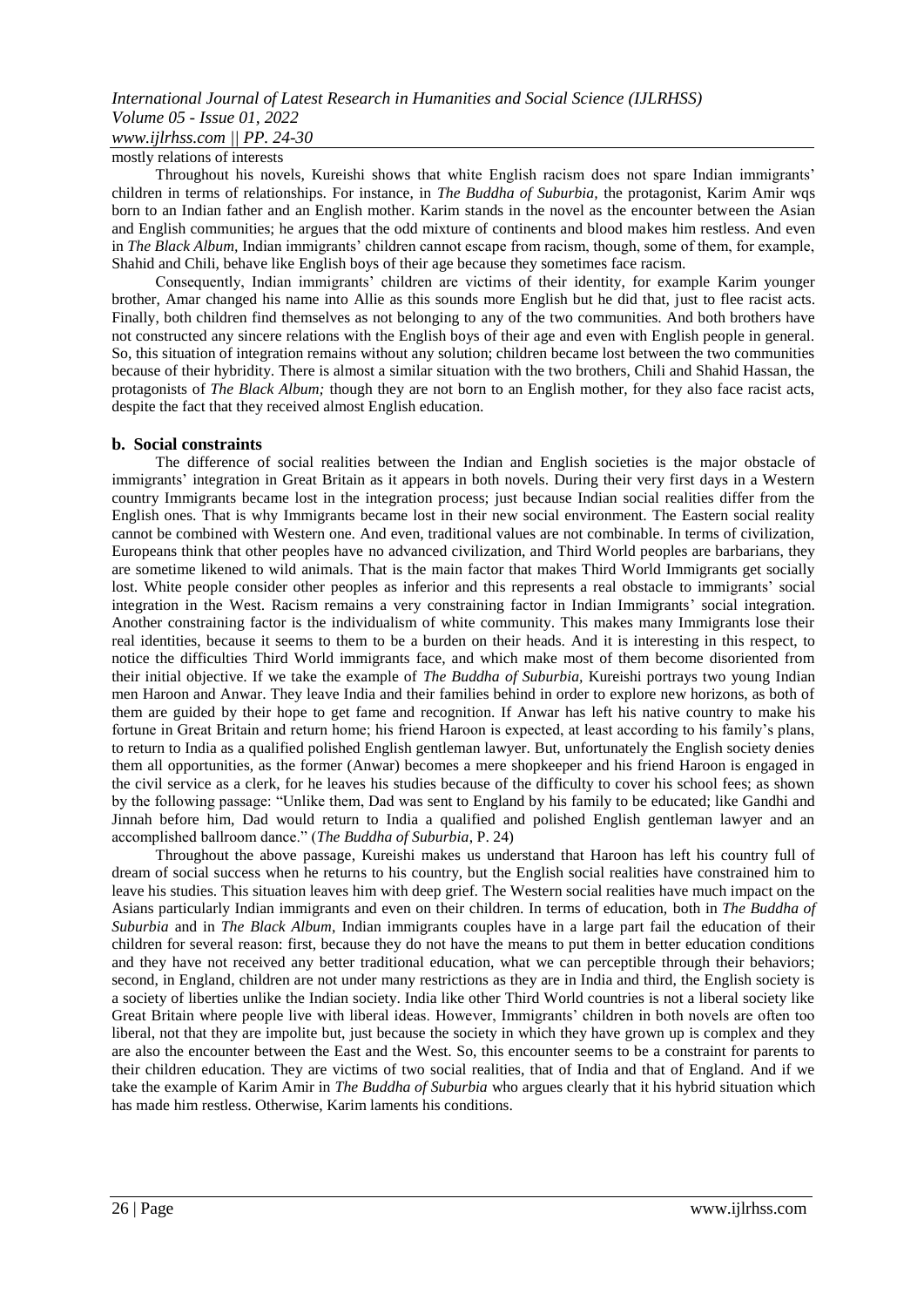#### **a. The cultural aspects**

# **II. The Loss of the Indian values**

The English social realities impact greatly on many Immigrants' cultures. Cultures like religion are very sensitive issues; and in terms of social relationships these issues remain very crucial in Immigrants' settlement especially Indian community in Britain. This phenomenon of the loss of Immigrants' cultures remains the same in all the European countries. That is why in Kureishi's two novels, the issue of cultures is the cause of the instability of relationships between Asian immigrants in general and Indian immigrants in particular and the host British people. In *The Black Album* we can take the examples of the relation between the protagonists Shahid and his lover, the college lecturer named Deedee Osgood.

The lack of real relationships does not allow Immigrants to live correctly their traditional values. In *The Buddha of Suburbia*, that is the case of the relationships between Haroon and Eva Kay; this marriage is constructed on interest because it helps Haroon organize his yoga sessions which are attended by more and more people. And if we consider Haroon's first marriage with Margaret whom Haroon has left with his one son Allie (Amar) for Eva, we see that his act was caused by the frequent disputes between him and his Indian friend Anwar, because Anwar always complains that Haroon has dropped his tradition for English values. Anwar says that Haroon has been seduced by the English society. For Anwar the fact that Haroon abandoned his first wife did not reflect the Indian traditional values, and hence he qualifies his friend as a seduced man: Anwar, interrupted, stabling at Dad with his roll-up. "You bloody Chinese fool…" How are you reading rubbish…? Anwar raised his eyes to heaven and looked at mum, who sat there bored. They both had sympathy for Dad, and loved him, but these moods love was mixed with pity… (*The Buddha of Suburbia*, P. 27).

In this passage, Kureishi shows that Anwar is against his friend Haroon, because he thinks Haroon reads English books to understand English people ways of life, and that through his reading of English books he has become assimilated and that assimilation is nothing but a loss of Indian values. And it is because of his eagerness to live like English people that he has left his first wife, the mother of his two children. He has left Margaret for Eva without any acceptable reasons in terms of Indian cultural values. And in doing so Haroon has renounced the fundamental principles of Indian cultural values. He has lost his dignity.

So, in both novels *The Buddha of Suburbia* and *The Black Album* Kureishi denounces the loss of values of Indian immigrants. This is illustrated through the characters of both novels as in the case of Haroon; in *The Black Album,* the most illustrating case of the loss of values is the one of Shahid and Chili's father who feels no shame to introduce his lovers to his sons and to go as far as teaching them how to fuck a woman; and he even , one day, went to London with Chili to visit his lovers. "Chili would drive Papa up to London for the evening. Only God knew what turn their terrible pleasures took, from which Shahid was excluded." (*The Black Album*, P.156).

In this quotation, we see that the father is the one that contributes to the loss of traditional values of his own children. But, what is odd is that Immigrants' children do not have any cultural values at all and we can consent that children are the big victims in Immigrants' loss of cultural values; they are rejected by both communities, they cannot integrate none of these two communities because they stand in between two different cultures; that is to say they are the encounter of two different worlds, the East and the West. That is why i *The Buddha of suburbia,* Karim goes as far as saying that the odd mixture of continents and blood has made him restless. So, Karim represents bad images from the beginning to the end of the novel.

My name is Karim Amir, and I am Englishman born and bred, almost. I am often considered to be funny kind of Englishman, a new bred as it were, having emerged from two old histories. But Englishman I am (though not proud of it), from the South London suburbs and going… (Page1, *The Buddha of Suburbia*, Kureishi)

In this passage, Hanif Kureishi shows through Karim's words that the fact that he is in English society does not make him be entirely an Englishman which he explains when he says that he often be considered as a funny Englishman. Culturally, Karim feels lost.

#### **b. The Religious aspects**

Generally in the West, many Third World immigrants lose their religious values, just because of the Western social realities they face in their everyday life. They are not always able to combine their own values with those of the host country without being lost in the process. The loss of values brings about many consequences in the Immigrants' own lives as far as their family lives are concerned. Immigrants often forget their parents they left in their native countries.

Indeed, Hanif Kureishi as himself a result of the encounter between the East and the West has soon understood the negative consequences the issue of immigration has in terms of religious aspects; that is why, like other Third World writers, he writes to help Third World people understand this burning phenomenon. In *The Buddha of Suburbia* and *The Black Album*, Kureishi puts the emphasis on this phenomenon of the Immigrants'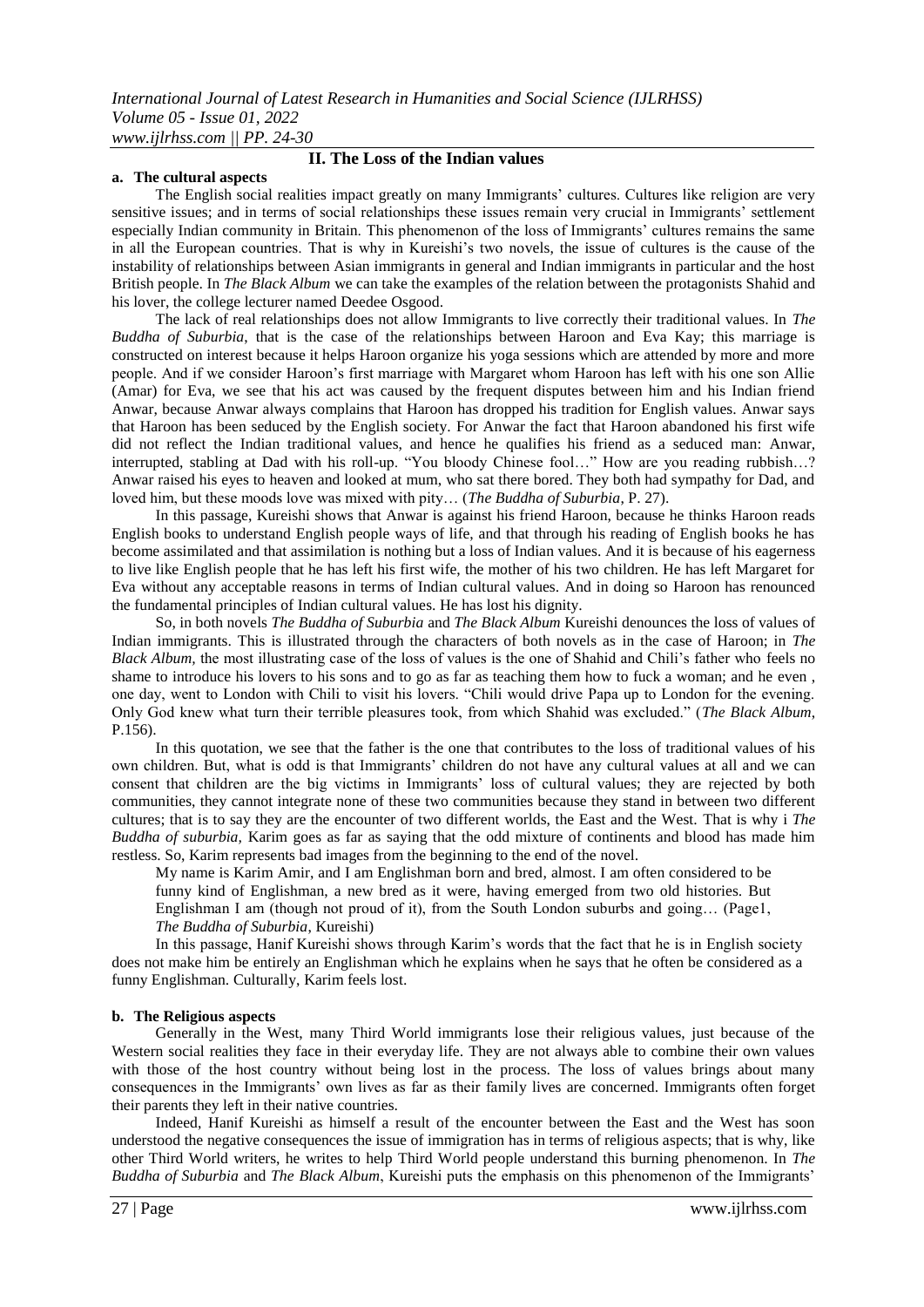# *International Journal of Latest Research in Humanities and Social Science (IJLRHSS) Volume 05 - Issue 01, 2022*

## *www.ijlrhss.com || PP. 24-30*

loss of values once in the Western World. In *The Buddha of Suburbia,* he portrays two Indian immigrants, Anwar and Haroon who get married and have children and live in England; their children have English ways of life as they have certainly shared with white English boys of their age the same public education. Their Immigrants' children, according to their fathers' traditional values are Buddhists; whereas English society has its own social realities that is a society of liberties where the individual is free to live as he or she wants, except for disturbing public order or destroying public properties. However, the Immigrants' children, Karim, Allie (Amar), Jamila etc. have adopted the English white children's ways of life, and finally they have almost lost their religious values as Karim, Jamila and even their cousin, Changez have become sexually obsessed. This phenomenon of the loss of Immigrants' religious values in *The Buddha of Suburbia* has impacted a lot the children mentalities and this is expressed throughout their behaviors.

There are also the same consequences in terms of loss of religious values in *The Black Album*: Through this novel there are some children of Indian Immigrants who do not behave according Moslem traditions. But, these children have inherited this from their late father during his lifetime and on which they have added the English liberties. The protagonist and his brother do not care about Moslem faith as the following passage shows it: "Shahid could feel Hat listening in the darkness. Surely, brother, there must be more to living than swallowing one old book? What men and women do, and the things they make, must be more interesting than anything that God is supposed to do." (*The Black Album*, P. 272)

Throughout this passage, the protagonist Shahid believes much more in what human creature does than in anything God is supposed to do. In this passage one can understand that Shahid is completely seduced by science and books till minimizing God's power and religion. And, here what is more interesting is that Shahid looks like an atheist, as he has not any religious preference. He believes in science and books, because if we follow all his interventions in terms of discussions about Moslem faith and its different prescriptions with other Indian children who are fervent believers: "Chad said we have journeyed beyond sensation, to a spiritual and controlled conception of life. We regard others on the basis of respect, Not thinking what we can use for others, which is what we doing right Here now". (*The Black Album*, P. 128)

Through this passage Hanif Kureishi shows that Shahid's friends believe in their fathers' religion and they are fervent believers, as we can see in Chad's words. In *The Buddha of Suburbia* as in *The Black Album*, Kureishi shows that immigrants were victims of English liberties.

## **III. The Immigrants Sexual Relations**

#### **a. Sexuality in married couples**

Sexuality in Immigrants' married couples remains a serious problem in Immigrants' settlement in the West. Hanif Kureishi, like many Third World writers, has also dealt with this phenomenon in his writings as we can notice it throughout his *The Buddha of Suburbia* and *The Black Album*. In these two novels, the author deals with Indian Immigrants who live in English society with their respective families. In *The Buddha of Suburbia,* for instance, there are married couples, but among them there are Western couples and non-Western couples who are settled according to religious and moral standards, but most of them are established in a quite informal way depending on circumstances and people short-lived feelings. Almost all Indian unions have been constructed according to Indian traditions; these are the couple of Anwar and princess Jeeta, the couple of Changez and Jamila. The other couple is the one of Haroon and Margaret but it does not last as Haroon has formed another couple with another English woman called Eva Kay with whom he spends the rest of his life.

Remarkably, the strangest couple is that of Changez and Jamila; it stands from an arranged marriage between two young people who had never met before, their difficulty to live together perhaps signifies Kureishi's pessimism about the difficult encounter of the East and the West. Their union remains a blank marriage up to the end of the novel, even though Jamila has given birth to a child, but from another man, which Changez always condemns hoping to come to term with his wife (Jamila). Changez and his wife do not have sex together, whereas his wife Jamila has sex with other men. That situation affected her husband's life, as he turns himself into sexuality with other women and finally their marriage ends up unsteady as the two of them are unfaithful to one another. So, through this couple the author wants to explain that Changez and Jamila do not have the same education, because Jamila was born and has grown up in England, whereas her husband, Changez was born and spent his childhood in India; so they have not received the same education. England and India belong to two different worlds therefore social realities differ too, and are difficult to combine. Another couple which has almost the same problem is that of Haroon and his first English wife Margaret, the mother of his two sons. This couple is constructed by persons of two different communities and different civilizations, as Haroon is an Indian and his wife Margaret is an English woman. But in this couple the problem was not unfaithfulness, as we can notice in the novel that the woman was a very devoted to her husband though she is a white woman with the liberties this society gives to women. In this couple the Indian husband is the cause of their divorce. Besides,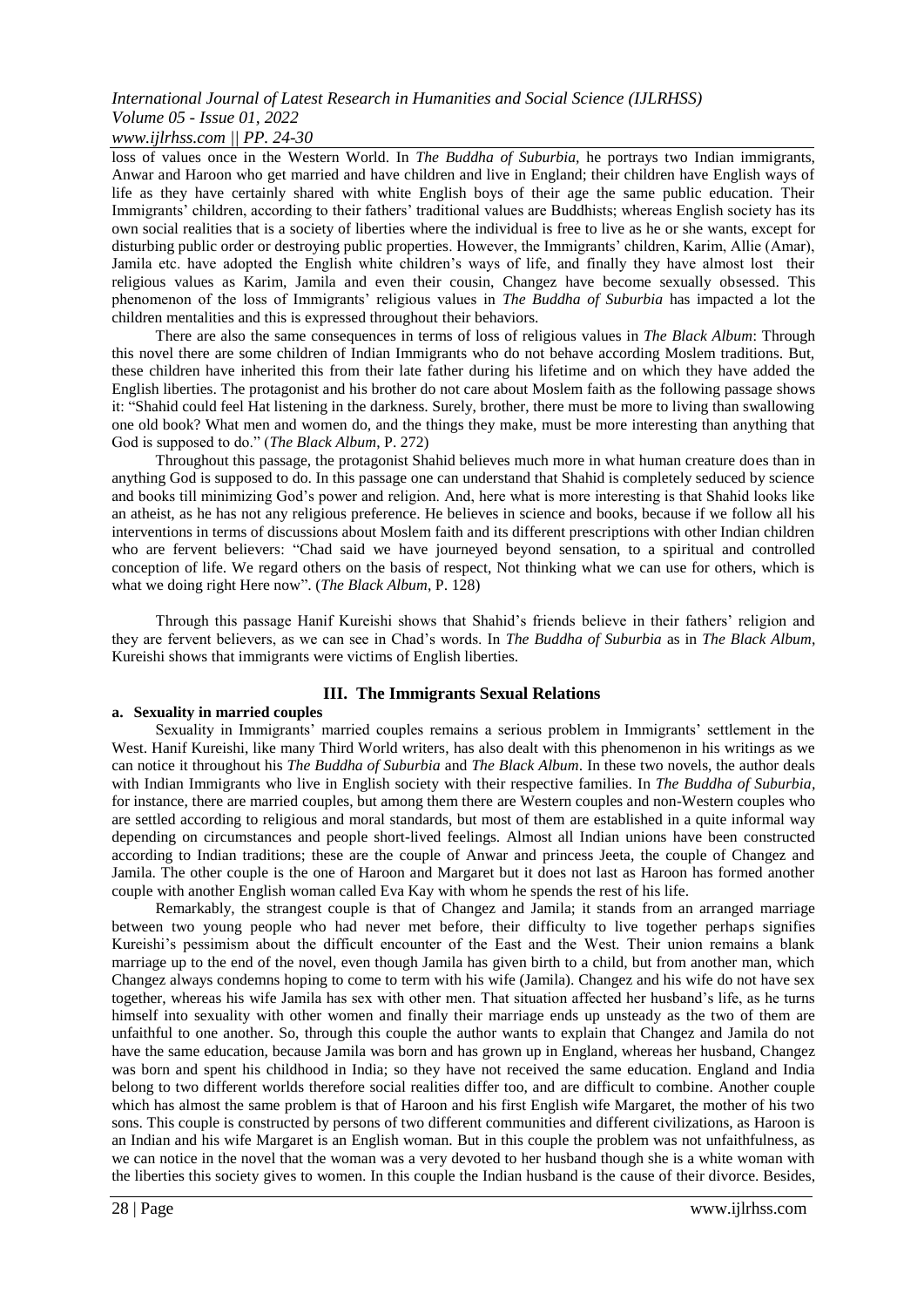# *International Journal of Latest Research in Humanities and Social Science (IJLRHSS) Volume 05 - Issue 01, 2022*

# *www.ijlrhss.com || PP. 24-30*

it is not really a divorce if we may say so, but it is a separation because it is Haroon who left Margaret for another English woman, Eva in order to free himself from numerous constraints his Indian community imposes on him and to devote his life on spirituality.

Haroon's attitude that consists in leaving his wife for Eva can be understood as a strategy that he has used to live in peace his spirituality and his eagerness to live like the English people. That is why in this novel sex or marriage can be seen as means of social integration.

In *The Black Album* Kureishi puts sexual orientation among other raised themes. So, in this novel the married couple whose sexuality can be taken as an example is the couple of the parents of Chili and Shahid; just because in this couple one comes to discover that the father turned into sexuality with other women and what is odd is that he made his own son know that. And that is why, his elder son, Chili, though he got married to Zulma, follows his father's steps by making sex with other women. In effect, Chili's sexual relations with other women is not to get a better settlement in English society, like Haroon in *The Buddha of Suburbia,* but Chili's sexuality is just due to the lack of good education and as he has been badly influenced by his father as we can noticed it in this passage:

Chili would drive Papa up to London for the evening. Only God knew. What turn their terrible pleasures took, from which Shahid was excluded. But he was aware, through tipoo, of wager they'd taken with each other, the subject of which was Love in uniform". The winner would be the first to fuck a nurse, traffic warden… (*The black Album*, P. 157)

In this passage, son and father are both married and the son drives his father to London to spend the evening with other women. This attitude lets the readers understand that in *The Black Album*, men are unfaithful in married couples. In the West, Third World Immigrants deceive their wives for their own interests. And this phenomenon remains a very a serious matter to which Third World people have to be cautious. In the same respect, the Ghanaian woman writer, Amma Darko, in her *Beyond the Horizon,* deals with two Ghanaian male immigrants, named respectively, Akobi and Ossey, who once in Germany married German wives. These Ghanaian immigrants moved their wives from Ghana to Germany; once in Germany they deceive them and put them into prostitution and pocket the money.

#### **b. The Sexual Orientation of the immigrants Children**

The sexual orientation of the Immigrants' children in the West is a serious issue. That is why, in both novels, Kureshi deals with it to draw people's attention. Immigrants' children get involved in sexuality, because this is the consequence of the encounter of two different peoples from different continents. Indian immigrants' children sexual orientation can be seen through both novels as a loss of values, as these children live between two societies. But this loss of traditional values can be also as the consequence of the lack of consideration of immigrants, and in this way their sexual orientation can be seen as a refuge, which can help them escape from racial acts or forget their difficult living conditions. Indeed, Immigrants' children sexual orientation can also be due to the English liberties. If we take the example of Shahid and Chili in *The Black Album,* we see that these boys have been bred into English ways, that is to say their behaviors are different from other immigrants' children. Consequently, they get into sexuality; and as it is shown in the novel, Shahid became the lover of his lecturer, Deedee Osgood with whom he permanently has sex. But the lecturer is also his closer friend as both of them have the same passions which are books and sex, as it is illustrated by this passage:

She came back, turned off the light and slipped into bed next to him. Heads together, they still gave little occasional giggles, cakles, but physical sensations were mercifully replacing their hilarity. This was what sex was for. (*The Black Album*, P. 211)

In this passage, the author shows that Shahid and his lover have the same passions which are sex and books or science. Asfor his brother Chili, he also gets into sexuality and drugs. Chili becomes addicted like his friend Strapper who is a street-kid. These two friends spend much of their time in bars.

In the same respect, in *The Buddha of Suburbia,* Karim's sexual orientation has no limits; he frequently has sex with Jamila who is married to Changez. Jamila is the daughter of Anwar and Anwar is a friend of Haroon, Karim's father and Changez is Jamila's cousin. Karim has also sex with English women such as, Eleanor, Helen etc. Jamila has a baby with another man named, Simon instead of her husband, Changez; he too has sex affairs with other women. So, immigrants' children sexual orientation remains a relevant phenomenon.